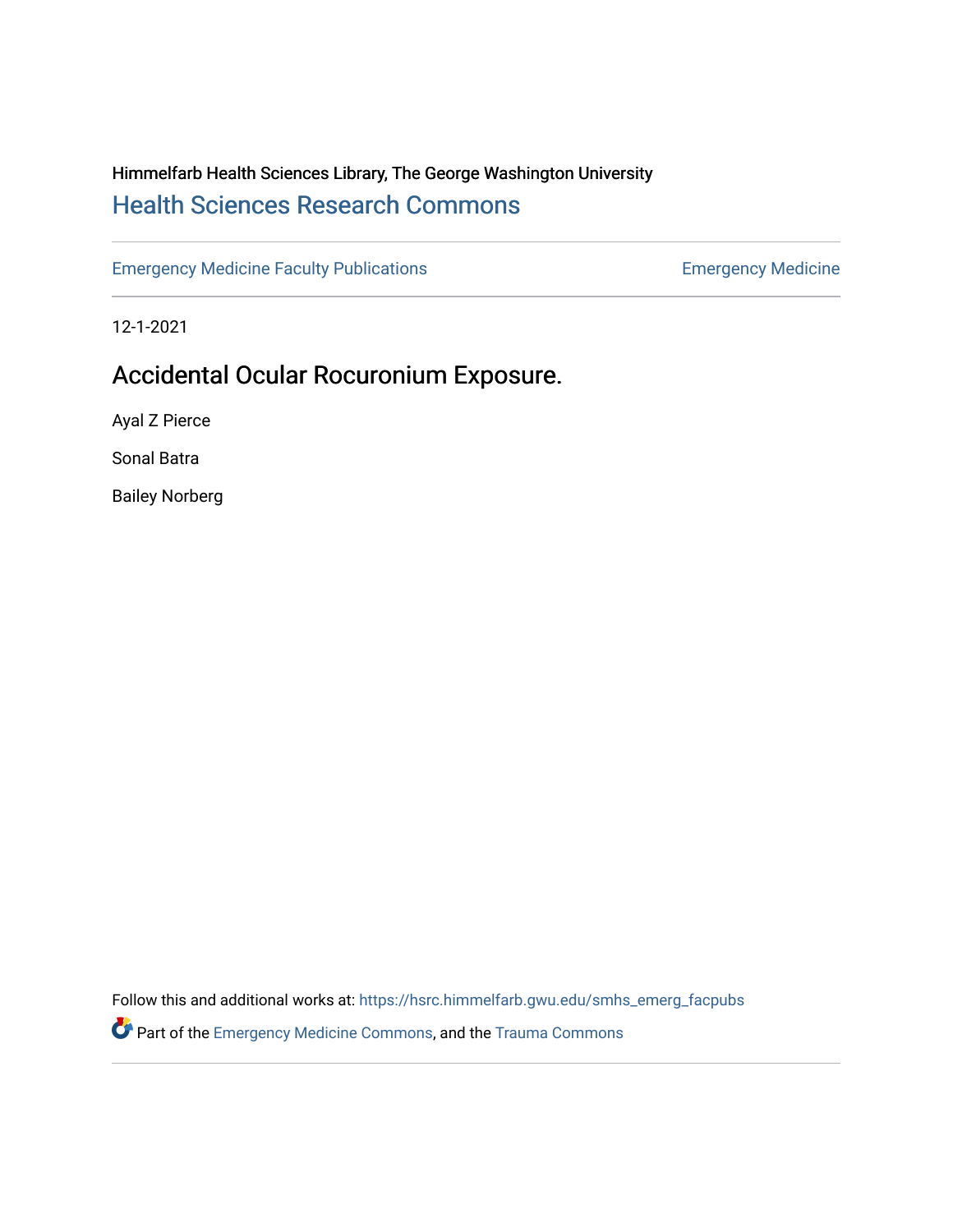hour. $3$  Therefore, the occlusion myocardial infarction group might have been more likely to undergo more frequent serial ECGs than the no-occlusion myocardial infarction group, introducing the risk of a detection bias. Serial ECGs might improve the sensitivity of ECG for occlusion myocardial infarction, so more frequent ECGs in the occlusion myocardial infarction group could have helped identify more occlusion myocardial infarctions in that group. $4,5$  $4,5$  On the other hand, less frequent serial ECGs in the less symptomatic no-occlusion myocardial infarction group might have failed to detect dynamic ST deviation and, therefore, lowered the likelihood of modified Sgarbossa criteria or the original Sgarbossa Criteria being false positive for occlusion myocardial infarction. An imbalance in the number of serial ECGs between the occlusion myocardial infarction and noocclusion myocardial infarction groups might influence the test characteristics of both modified Sgarbossa criteria and original Sgarbossa Criteria by deflating sensitivity and inflating specificity to some degree.

The authors presume that "there is no reason to believe that any of [the study's] limitations disproportionately affected the diagnostic accuracy of either the modified Sgarbossa criteria or the original Sgarbossa Criteria." This is also likely to be true of the possible imbalance in the number of ECGs per subject between the groups. However, a validation study with a defined serial ECG protocol in both the groups or an adjustment for the number of ECGs per subject (as a possible covariate) would be necessary to determine whether serial ECG differentially affects the diagnostic accuracy of modified Sgarbossa criteria and original Sgarbossa Criteria for occlusion myocardial infarction in the setting of ventricular paced rhythm.

Calvin J. Tan, MD Ian S. deSouza, MD Department of Emergency Medicine, Downstate/Kings County Hospital, State University of New York Brooklyn, NY

#### <https://doi.org/10.1016/j.annemergmed.2021.08.018>

Funding and support: By Annals policy, all authors are Q4 required to disclose any and all commercial, financial, and other relationships in any way related to the subject of this article as per ICMJE conflict of interest guidelines (see www.icmje.org). The authors have stated that no such relationships exist.

1. [Dodd KW, Zvosec DL, Hart MA, et al. Electrocardiographic diagnosis of](http://refhub.elsevier.com/S0196-0644(21)01288-9/sref0) [acute coronary occlusion myocardial infarction in ventricular paced rhythm](http://refhub.elsevier.com/S0196-0644(21)01288-9/sref0) using the modifi[ed Sgarbossa criteria.](http://refhub.elsevier.com/S0196-0644(21)01288-9/sref0) Ann Emerg Med. 2021;78:517-529.

- 2. [Eriksson D, Khoshnood A, Larsson D, et al. Diagnostic accuracy of](http://refhub.elsevier.com/S0196-0644(21)01288-9/sref2) [history and physical examination for predicting major adverse cardiac](http://refhub.elsevier.com/S0196-0644(21)01288-9/sref2) [events within 30 days in patients with acute chest pain.](http://refhub.elsevier.com/S0196-0644(21)01288-9/sref2) J Emerg Med. [2020;58:1-10](http://refhub.elsevier.com/S0196-0644(21)01288-9/sref2).
- <span id="page-1-0"></span>3. [Amsterdam EA, Wenger NK, Brindis RG, et al. 2014 AHA/ACC guideline](http://refhub.elsevier.com/S0196-0644(21)01288-9/sref3) [for the management of patients with non-ST-elevation acute coronary](http://refhub.elsevier.com/S0196-0644(21)01288-9/sref3) [syndromes: a report of the American College of Cardiology/American](http://refhub.elsevier.com/S0196-0644(21)01288-9/sref3) [Heart Association Task Force on Practice Guidelines.](http://refhub.elsevier.com/S0196-0644(21)01288-9/sref3) J Am Coll Cardiol. [2014;64:e139-e228.](http://refhub.elsevier.com/S0196-0644(21)01288-9/sref3)
- <span id="page-1-1"></span>4. [Fesmire FM, Percy RF, Bardoner JB, et al. Usefulness of automated](http://refhub.elsevier.com/S0196-0644(21)01288-9/sref4) [serial 12-lead ECG monitoring during the initial emergency department](http://refhub.elsevier.com/S0196-0644(21)01288-9/sref4) [evaluation of patients with chest pain.](http://refhub.elsevier.com/S0196-0644(21)01288-9/sref4) Ann Emerg Med. 1998;31:3-11.
- <span id="page-1-2"></span>5. [Tanguay A, Lebon J, Lau L, et al. Detection of STEMI using prehospital](http://refhub.elsevier.com/S0196-0644(21)01288-9/sref5) [serial 12-lead electrocardiograms.](http://refhub.elsevier.com/S0196-0644(21)01288-9/sref5) Prehosp Emerg Care. [2018;22:419-426](http://refhub.elsevier.com/S0196-0644(21)01288-9/sref5).

## Accidental Ocular Rocuronium Exposure

#### To the Editor:

Rocuronium is a commonly used paralytic in rapid sequence intubation in the emergency department  $(ED).$ <sup>[1,](#page-2-0)[2](#page-2-1)</sup> Despite familiarity with this critical drug, little is known about the expected course and appropriate management of accidental exposures. We report a case of local symptoms after accidental exposure to rocuronium in the eye.

A healthy 31-year-old woman was working in an urban academic ED. While drawing up 100 mg of rocuronium bromide, the lid on one vial opened [\(Figure](#page-2-2)), and she accidentally splashed rocuronium into her left eye. The maximum contamination of the eye would have been 50 mg though the exact amount was unknown. She immediately went to the nearest eyewash station and irrigated her eye for 5 minutes. Afterwards, she presented to Employee Health, who sent her to the ED, where she arrived 30 minutes after exposure.

The patient complained of "heaviness" of her left eyelid and mild blurry vision. She denied any respiratory symptoms, extremity weakness, headache, double vision, eye pain, or sensory deficits. On examination, she had a partial forehead crease flattening with eyebrow raise on her left side. Resistance to eye-opening was slightly weaker on the left eye compared to the right. The patient had a symmetric smile; pupils were equal, round, and reactive to light. She had no lag, weakness, or nystagmus with extraocular eye movements. The remainder of her neurologic examination was unremarkable, as were her cardiac, pulmonary, and abdominal examinations.

The National Capital Poison Control was contacted for guidance, but they had no reports of mucosal exposure of rocuronium. The patient was observed in the ED and, after 2 hours, had complete resolution of her symptoms and